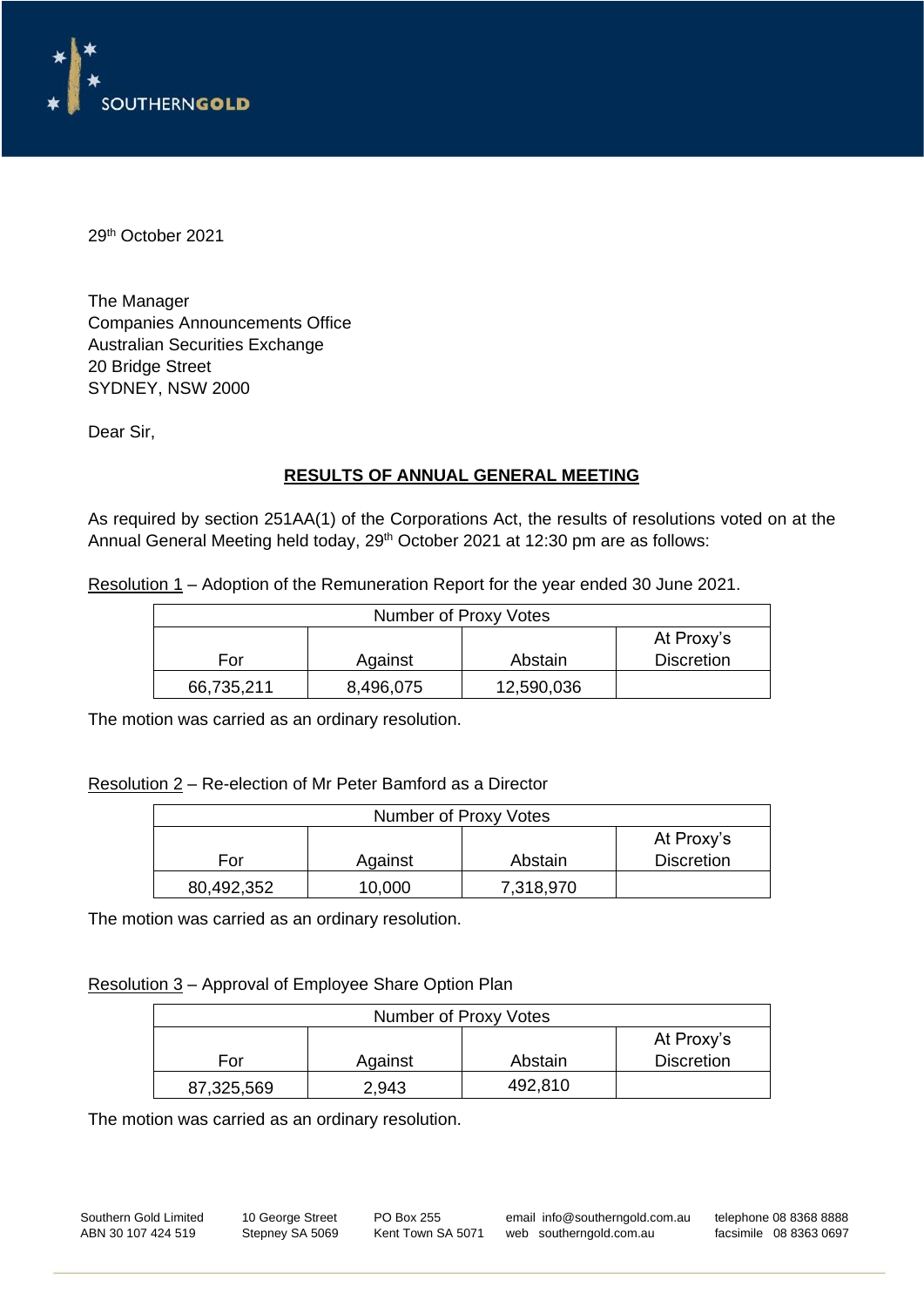

| Resolution $4$ – Approval of the issue of Options to Mr Greg Boulton or Nominee |  |  |
|---------------------------------------------------------------------------------|--|--|
|                                                                                 |  |  |

| Number of Proxy Votes                          |  |  |  |  |  |
|------------------------------------------------|--|--|--|--|--|
| At Proxy's                                     |  |  |  |  |  |
| <b>Discretion</b><br>Against<br>Abstain<br>For |  |  |  |  |  |
| 67,612,801<br>3,778,256<br>16,430,265          |  |  |  |  |  |

The motion was carried as an ordinary resolution.

### Resolution 5 – Approval of the issue of Options to Mr Peter Bamford or Nominee

| Number of Proxy Votes    |         |         |                   |  |
|--------------------------|---------|---------|-------------------|--|
| At Proxy's               |         |         |                   |  |
| For                      | Against | Abstain | <b>Discretion</b> |  |
| 16,430,265<br>71,391,057 |         |         |                   |  |

The motion was carried as an ordinary resolution

### Resolution 6 – Approval of the issue of Options to Mr Doug Kirwin or Nominee

| Number of Proxy Votes |            |         |                   |  |
|-----------------------|------------|---------|-------------------|--|
| At Proxy's            |            |         |                   |  |
| For                   | Against    | Abstain | <b>Discretion</b> |  |
| 71,991,057            | 15,830,265 |         |                   |  |

The motion was carried as an ordinary resolution

|  |  | Resolution 7 – Approval of the issue of Options to Mr Michael McNeilly or Nominee |  |
|--|--|-----------------------------------------------------------------------------------|--|
|  |  |                                                                                   |  |

| Number of Proxy Votes    |                   |  |  |  |
|--------------------------|-------------------|--|--|--|
| At Proxy's               |                   |  |  |  |
| For                      | <b>Discretion</b> |  |  |  |
| 16,430,265<br>71,391,057 |                   |  |  |  |

The motion was carried as an ordinary resolution

### Resolution 8 – Approval of the issue of Options to Mr Bee Jay Kim or Nominee

| Number of Proxy Votes |         |         |                   |  |
|-----------------------|---------|---------|-------------------|--|
| At Proxy's            |         |         |                   |  |
| For                   | Against | Abstain | <b>Discretion</b> |  |
| 87,193,159            | 628,163 |         |                   |  |

The motion was carried as an ordinary resolution